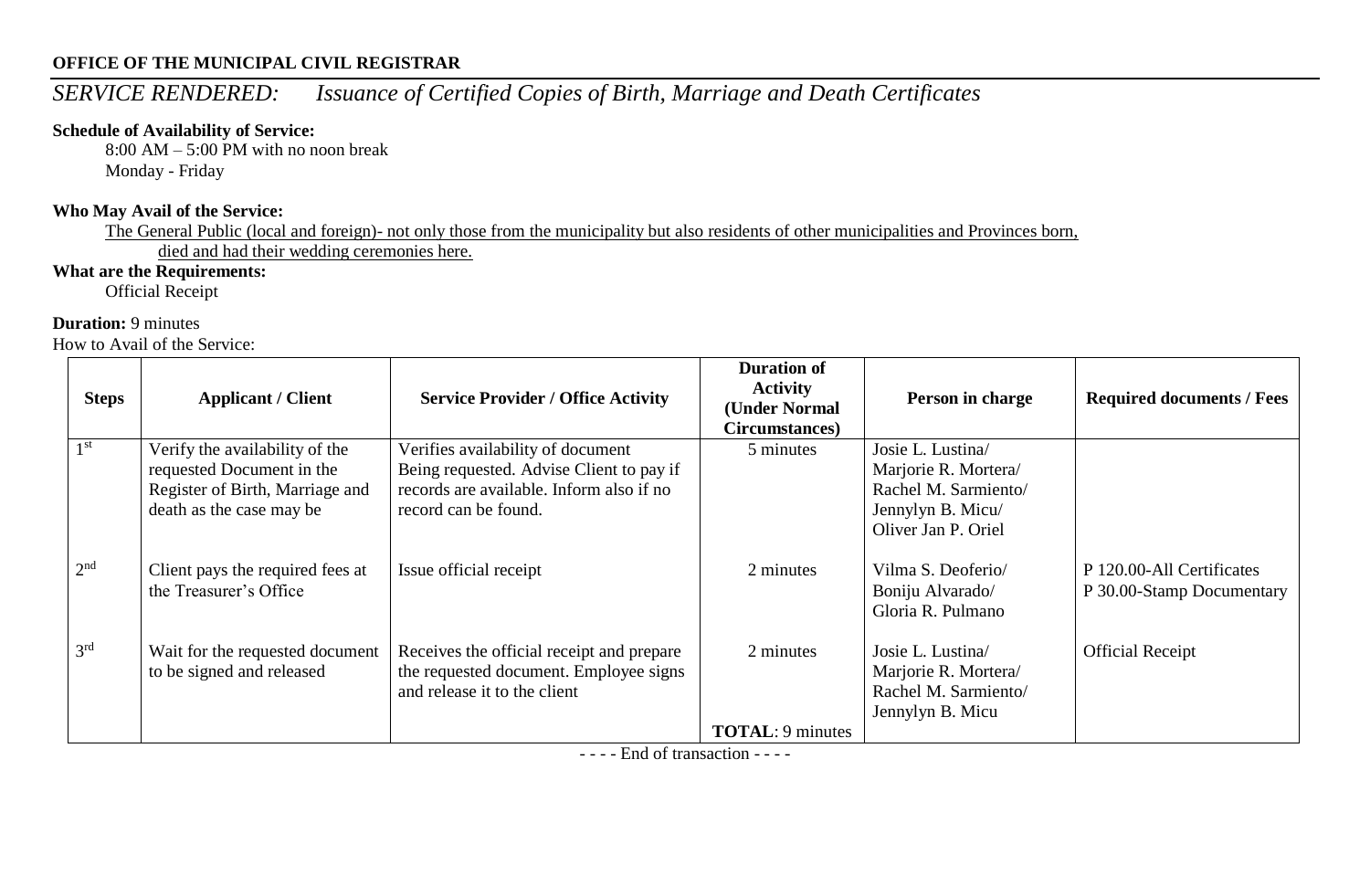*SERVICE RENDERED: Registration of Live Birth, Marriages and Death*

#### **Schedule of Availability of Service:**

8:00 AM – 5:00 PM with no noon break Monday - Friday

#### **Who May Avail of the Service:**

The General Public (local and foreign)- not only those from the municipality but also residents of other municipalities and Provinces born, died and had their wedding ceremonies here.

## **What are the Requirements:**

#### **Duration:** 15 minutes

How to Avail of the Service:

| <b>Steps</b>    | <b>Applicant / Client</b>                                                                                     | <b>Service Provider / Office Activity</b>                                                 | <b>Duration of Activity</b><br>(Under Normal<br>Circumstances) | Person in charge                                                                                              | <b>Required documents</b><br>/ Fees |
|-----------------|---------------------------------------------------------------------------------------------------------------|-------------------------------------------------------------------------------------------|----------------------------------------------------------------|---------------------------------------------------------------------------------------------------------------|-------------------------------------|
| 1 <sup>st</sup> | Client fills in the registration<br>questionnaire.                                                            | Receive and prepare the document                                                          | 8 minutes                                                      | Jennylyn B. Micu/<br>Marjorie R. Mortera/<br>Rachel M. Sarmiento/<br>Jennylyn B. Micu/<br>Oliver Jan P. Oriel |                                     |
| 2 <sup>nd</sup> | Client reviews and signs the<br>prepared documents.                                                           | Tell the client to review the document<br>and assist in affixing his her signature        | 5 minutes                                                      |                                                                                                               |                                     |
| 3 <sup>rd</sup> | Advice clients to wait for their<br>file copy to be released after<br>signature of the employees<br>concerned | The MCR signs afterwards, then release<br>the copy for the client.                        | 2 minutes                                                      | Josie L. Lustina/<br>Marjorie R. Mortera/<br>Rachel M. Sarmiento/<br>Jennylyn B. Micu                         |                                     |
|                 |                                                                                                               | $\blacksquare$ $\blacksquare$ $\blacksquare$ $\blacksquare$ $\blacksquare$ $\blacksquare$ | <b>TOTAL:</b> 15 minutes                                       |                                                                                                               |                                     |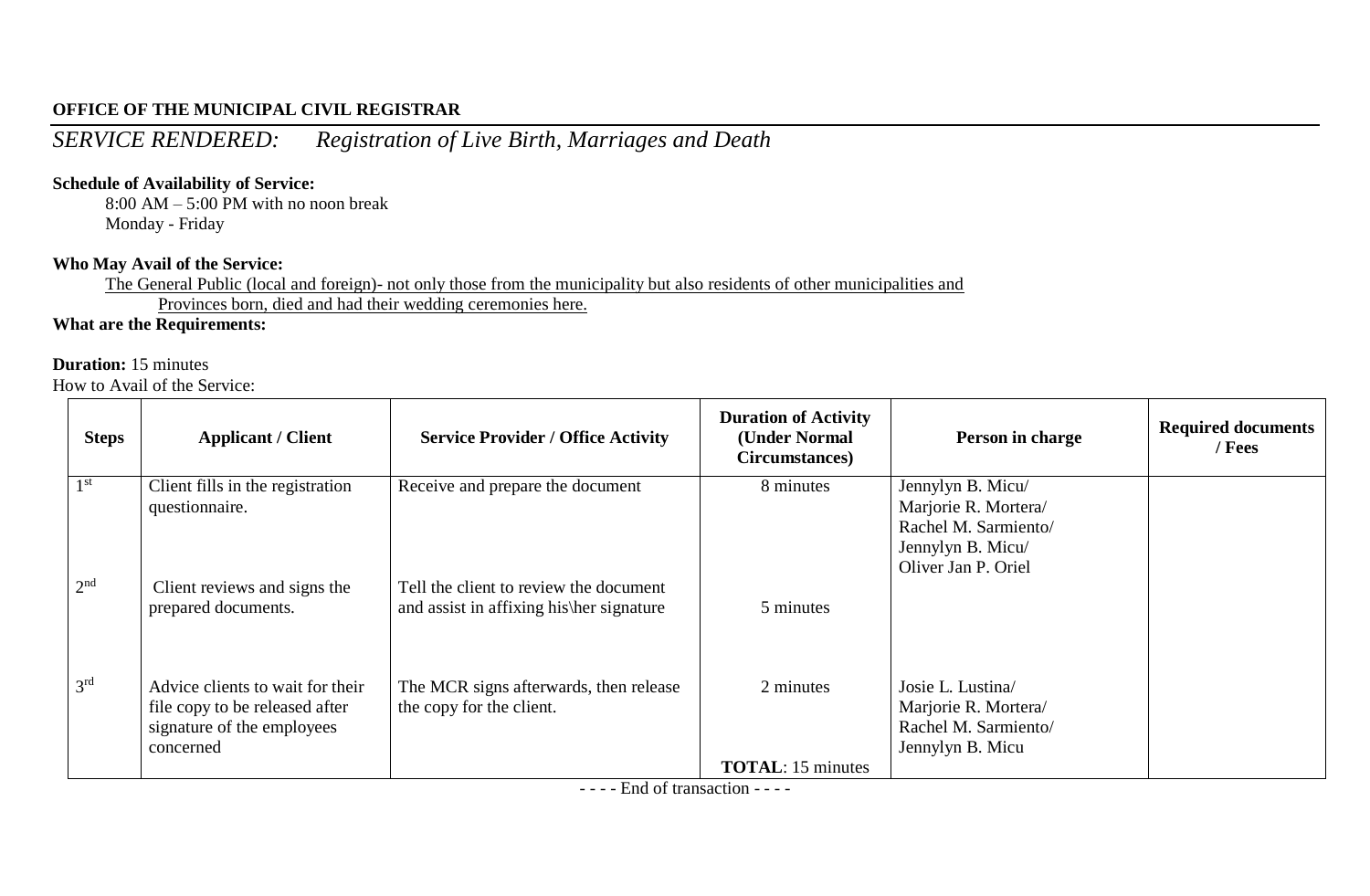# *SERVICE RENDERED: Registration of Live Birth under R.A. 9255*

## **Schedule of Availability of Service:**

8:00 AM – 5:00 PM with no noon break Monday - Friday

#### **Who May Avail of the Service:**

Individuals who were born in this municipality whose parents are not married at the time of birth.

## **What are the Requirements:**

Affidavit of Acknowledgement/Admission of Paternity

Affidavit to Use the Surname of the Father

## **Duration:** 17 minutes

How to Avail of the Service:

| <b>Steps</b>    | <b>Applicant / Client</b>                                                                                     | <b>Service Provider / Office Activity</b>                                          | <b>Duration of Activity</b><br>(Under Normal<br>Circumstances) | Person in charge                                                                                              | <b>Required documents</b><br>/ Fees |
|-----------------|---------------------------------------------------------------------------------------------------------------|------------------------------------------------------------------------------------|----------------------------------------------------------------|---------------------------------------------------------------------------------------------------------------|-------------------------------------|
| 1 <sup>st</sup> | Client fills in the registration<br>questionnaire and submit other<br>requirements.                           | Receive and prepare the documents<br>needed.                                       | 10 minutes                                                     | Jennylyn B. Micu/<br>Marjorie R. Mortera/<br>Rachel M. Sarmiento/<br>Jennylyn B. Micu/<br>Oliver Jan P. Oriel |                                     |
| 2 <sup>nd</sup> | Client reviews and signs the<br>prepared documents.                                                           | Tell the client to review the document<br>and assist in affixing his her signature | 5 minutes                                                      |                                                                                                               |                                     |
| 3 <sup>rd</sup> | Advice clients to wait for their<br>file copy to be released after<br>signature of the employees<br>concerned | The MCR signs afterwards, then release<br>the copy for the client.                 | 2 minutes                                                      | Josie L. Lustina/<br>Marjorie R. Mortera/<br>Rachel M. Sarmiento/<br>Jennylyn B. Micu<br>Oliver Jan P. Oriel  |                                     |
|                 |                                                                                                               |                                                                                    | <b>TOTAL:</b> 17 minutes                                       |                                                                                                               |                                     |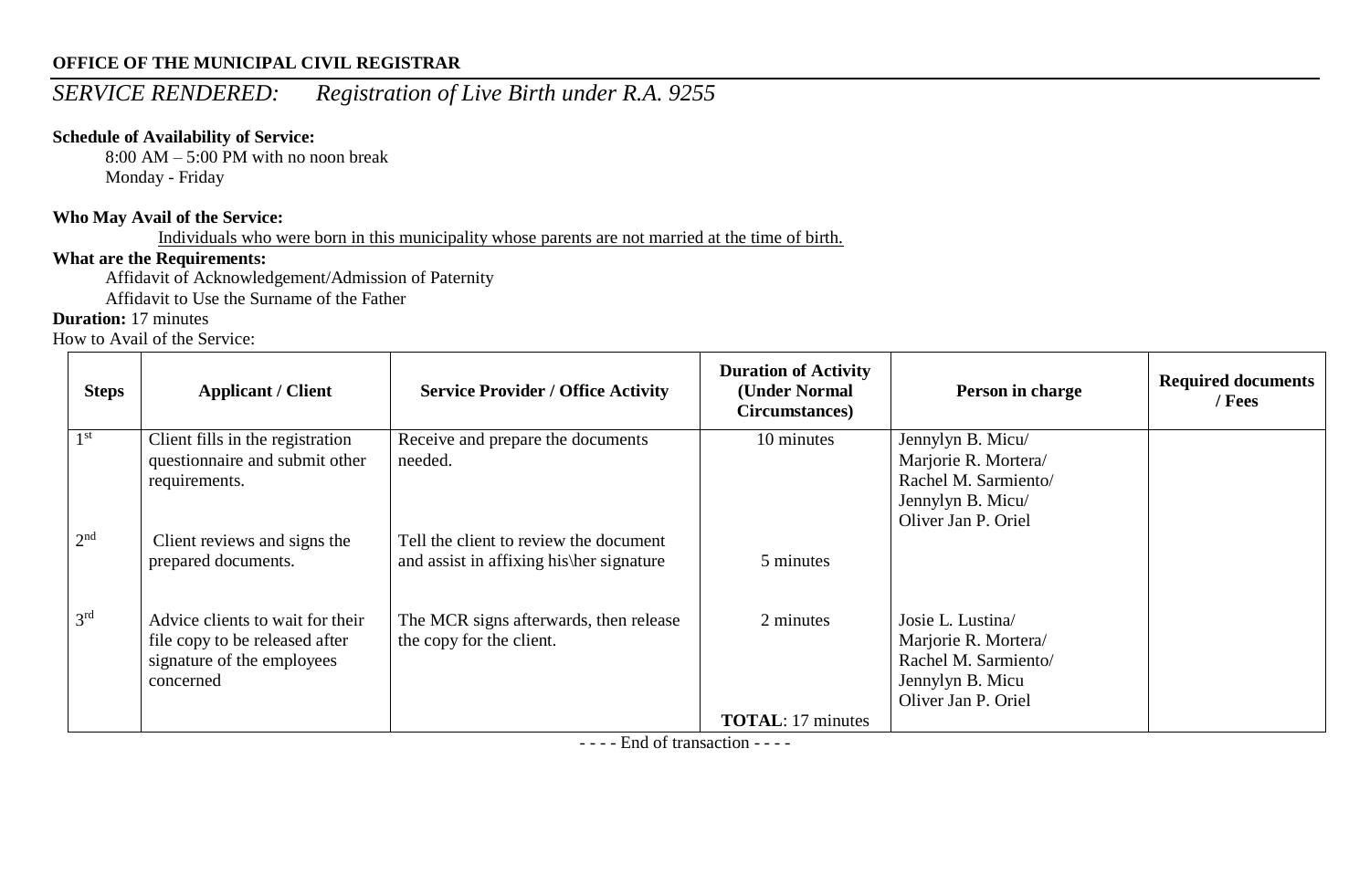# *SERVICE RENDERED: Petition for Change of First Name / Correction of Entry in Sex, Month and Day of Birth*

#### **Schedule of Availability of Service:**

8:00 AM – 5:00 PM with no noon break Monday - Friday

#### **Who May Avail of the Service:**

All individuals born in this municipality who wanted to change their first names or nicknames and to correct entries in sex and the month and day of birth.

#### **What are the Requirements:**

#### **Three (3) photocopies each**

- 1. Certificate of Live Birth to be corrected (NSO/PSA issued)
- 2. NBI Clearance
- 3. Affidavit of unemployment subscribed by lawyer (if unemployed)
- 4. Police Clearance
- 5. Clearance from employer (if employed)
- 6. Affidavit of publication

#### **Three (3) photocopies of any five (5) of the following**

- 1. Baptismal Certificate
- 2. Voter's Registration
- 3. GSIS Record
- 4. SSS Record
- 5. Medical Record
- 6. Business Record or DTI
- 7. School Records
- 8. Driver's License
- 9. Insurance
- 10. Civil Registry Records of Ascendants
- 11. Land Titles
- 12. Certificate of Land Transfer
- 13. Bank Passbook
- 14. Elementary School Records (for sex/day & month of birth)
- 15. Medical Records (for sex/day & month of birth)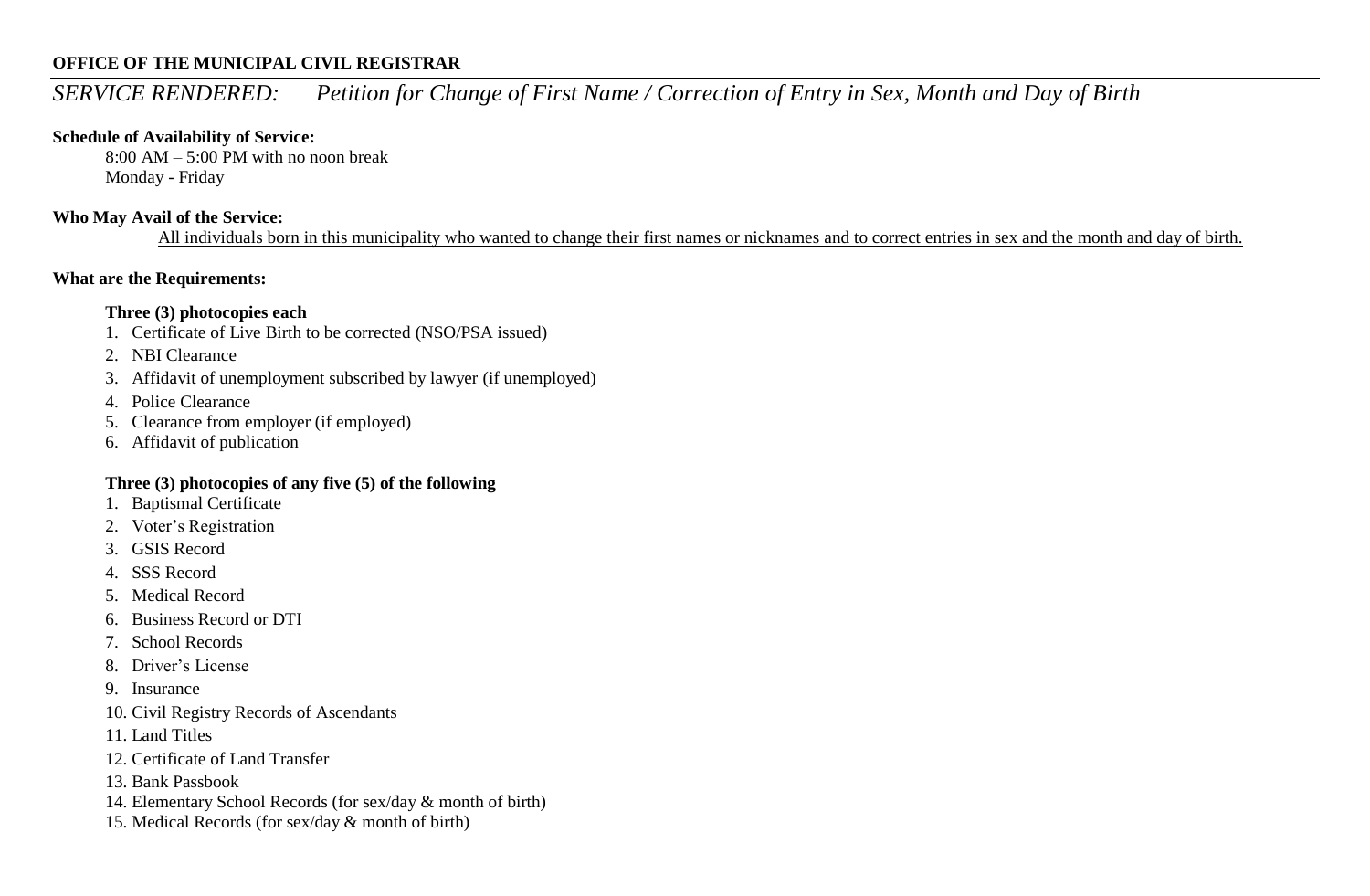## **Duration:** 3 months

How to Avail of the Service:

| <b>Steps</b>    | <b>Applicant / Client</b>                             | <b>Service Provider / Office Activity</b>                                                                                                                | <b>Duration of Activity</b><br>(Under Normal<br>Circumstances) | Person in charge                                             | <b>Required documents / Fees</b>                                                                                                                                                                                                                                                                                                         |
|-----------------|-------------------------------------------------------|----------------------------------------------------------------------------------------------------------------------------------------------------------|----------------------------------------------------------------|--------------------------------------------------------------|------------------------------------------------------------------------------------------------------------------------------------------------------------------------------------------------------------------------------------------------------------------------------------------------------------------------------------------|
| 1 <sup>st</sup> | Applicant submits copies of the<br>requirements       | Receive and verify authenticity and<br>completeness of the requirements.                                                                                 | 5 minutes                                                      | Josie L. Lustina                                             | 1. Baptismal Certificate<br>2. Voter's Registration<br>3. GSIS Record<br>4. SSS Record<br>5. Medical Record<br>6. Business Record or DTI<br>7. School Record<br>8. Driver's License<br>9. Insurance<br>10. Civil Registry Records of<br><b>Ascendants</b><br>11. Land Titles<br>12. Certificate of Land<br>Transfer<br>13. Bank Passbook |
| 2 <sup>nd</sup> | Wait for the petition to be<br>prepared               | Prepare documents in filing the petition                                                                                                                 | 10 minutes                                                     | Josie L. Lustina                                             |                                                                                                                                                                                                                                                                                                                                          |
| 3 <sup>rd</sup> | Pay Fees at the Treasurer's<br>Office                 | <b>Issue Official Receipt</b><br>Inform client that the petition shall be<br>posted in 10 days. Published for 2 weeks<br>after which MCR will act on it. | 3 minutes                                                      | Vilma S. Deoferio /<br>Boniju Alvarado/<br>Gloria R. Pulmano | Filing fee- 3,000.00<br>Service fee- 1,000.00<br>(Migrant Petition)                                                                                                                                                                                                                                                                      |
| 4 <sup>th</sup> | Wait for the action of the<br>MCR/PSA on the petition | Forward documents to the NSO/PSA if<br>MCR granted the petition; if not, inform<br>the petitioner.                                                       | 3 months                                                       | Josie L. Lustina                                             |                                                                                                                                                                                                                                                                                                                                          |
| 5 <sup>th</sup> | Receive Copy of the document                          | Prepare Certificate of Finality. Release to<br>client his/her copy                                                                                       | 5 minutes<br><b>TOTAL: 3 months</b>                            | Josie L. Lustina                                             | Certificate of finality $-200.00$                                                                                                                                                                                                                                                                                                        |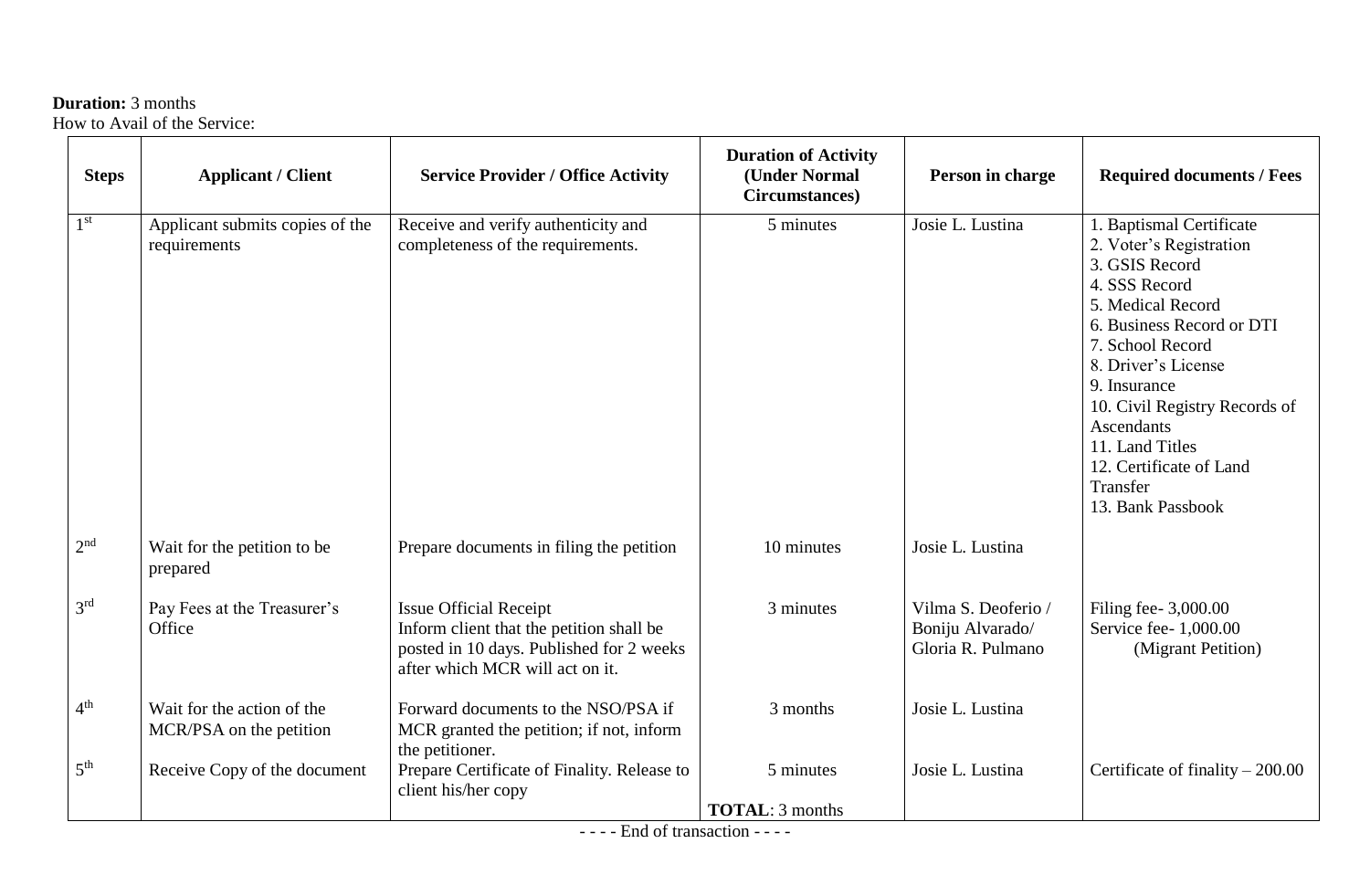# *SERVICE RENDERED: Petition for Correction of Clerical Error Pursuant to RA 9048.*

#### **Schedule of Availability of Service:**

8:00 AM – 5:00 PM with no noon break Monday - Friday

#### **Who May Avail of the Service:**

Individuals born in the municipality whose records have discrepancies and other typographical errors.

#### **What are the Requirements:**

**3 copies of any five (5) of the following:**

- 1. Certificate of Live Birth to be corrected (NSO/PSA issued)
- 2. Baptismal Certificate
- 3. Voter's Affidavit
- 4. Employment Record
- 5. GSIS Record
- 6. SSS Record
- 7. Medical Records
- 8. Business Records
- 9. School Records
- 10. Driver's License
- 11. Insurance
- 12. Civil Registry Records of Ascendants
- 13. Land Titles
- 14. NBI/Police Clearance
- 15. Bank Passbook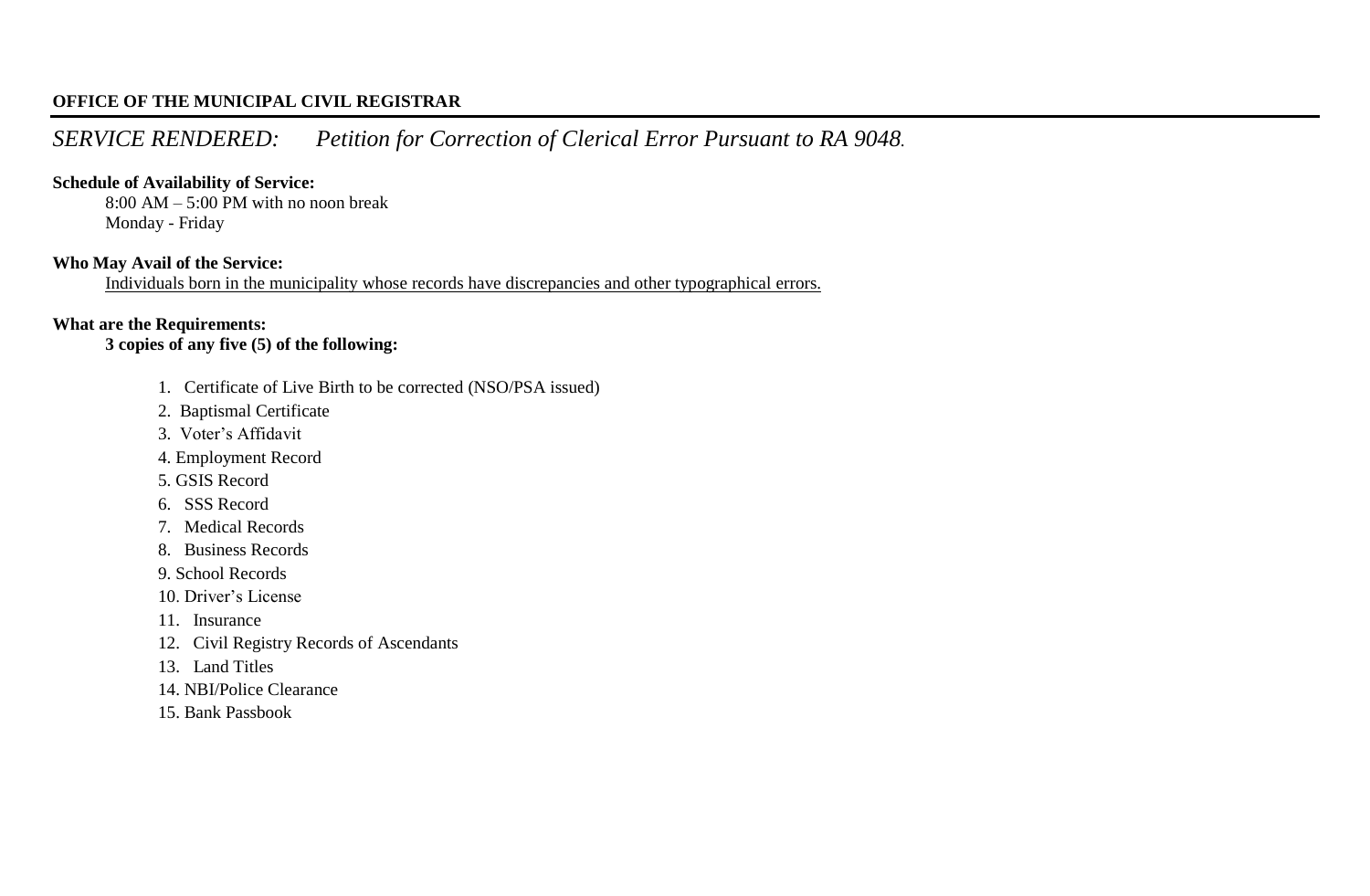**Duration:** 3 months

How to Avail of the Service:

| <b>Steps</b>    | <b>Applicant / Client</b>                                                                                                 | <b>Service Provider / Office Activity</b>                                                                               | <b>Duration of Activity</b><br>(Under Normal<br>Circumstances) | Person in charge                                                              | <b>Required documents / Fees</b>                                                                                   |
|-----------------|---------------------------------------------------------------------------------------------------------------------------|-------------------------------------------------------------------------------------------------------------------------|----------------------------------------------------------------|-------------------------------------------------------------------------------|--------------------------------------------------------------------------------------------------------------------|
| 1 <sup>st</sup> | Applicant submit requirements<br>to the Municipal Civil Registrar<br>Wait for the document/s to be<br>prepared and signed | Verify on the completeness and<br>authenticity of documents presented.<br>Advise client to wait<br>Advise client to pay | 5 minutes                                                      | Josie L. Lustina                                                              | All documents                                                                                                      |
| 2 <sup>nd</sup> | Pay the required fees at the<br>Treasurer's Office                                                                        | <b>Issue Official Receipt</b>                                                                                           | 3 minutes                                                      | Vilma S. Deoferio /<br>Boniju Alvarado/<br>Gloria R. Pulmano                  | Filling Fee- $1,000.00$<br>Certified Photocopy - 150.00<br>Service fee- 500.00<br>(Migrant Petition)               |
| 3 <sup>rd</sup> | Petitioner waits for<br>decision/affirmation of the<br><b>MCR/PSA</b>                                                     | Decide on the petition after 10 days<br>posting period                                                                  |                                                                |                                                                               |                                                                                                                    |
|                 |                                                                                                                           | Forward documents to the PSA for<br>affirmation                                                                         | 3 months                                                       | Josie L. Lustina                                                              |                                                                                                                    |
| 4 <sup>th</sup> | Return to the MCR Office and<br>receive copy of the<br>document/pay the required fees                                     | Prepare Certificate of Finality upon<br>receiving the affirmed petition                                                 | 5 minutes                                                      | Josie L. Lustina/<br>Boniju Alvarado/<br>Vilma S. Deoferio/<br>Gloria Pulmano | Certificate of finality $-200.00$<br>Documentary Stamp -30.00<br>Birth/Marriage/Death<br>Certificate--------300.00 |
|                 |                                                                                                                           |                                                                                                                         | <b>TOTAL:</b> 3 months                                         |                                                                               |                                                                                                                    |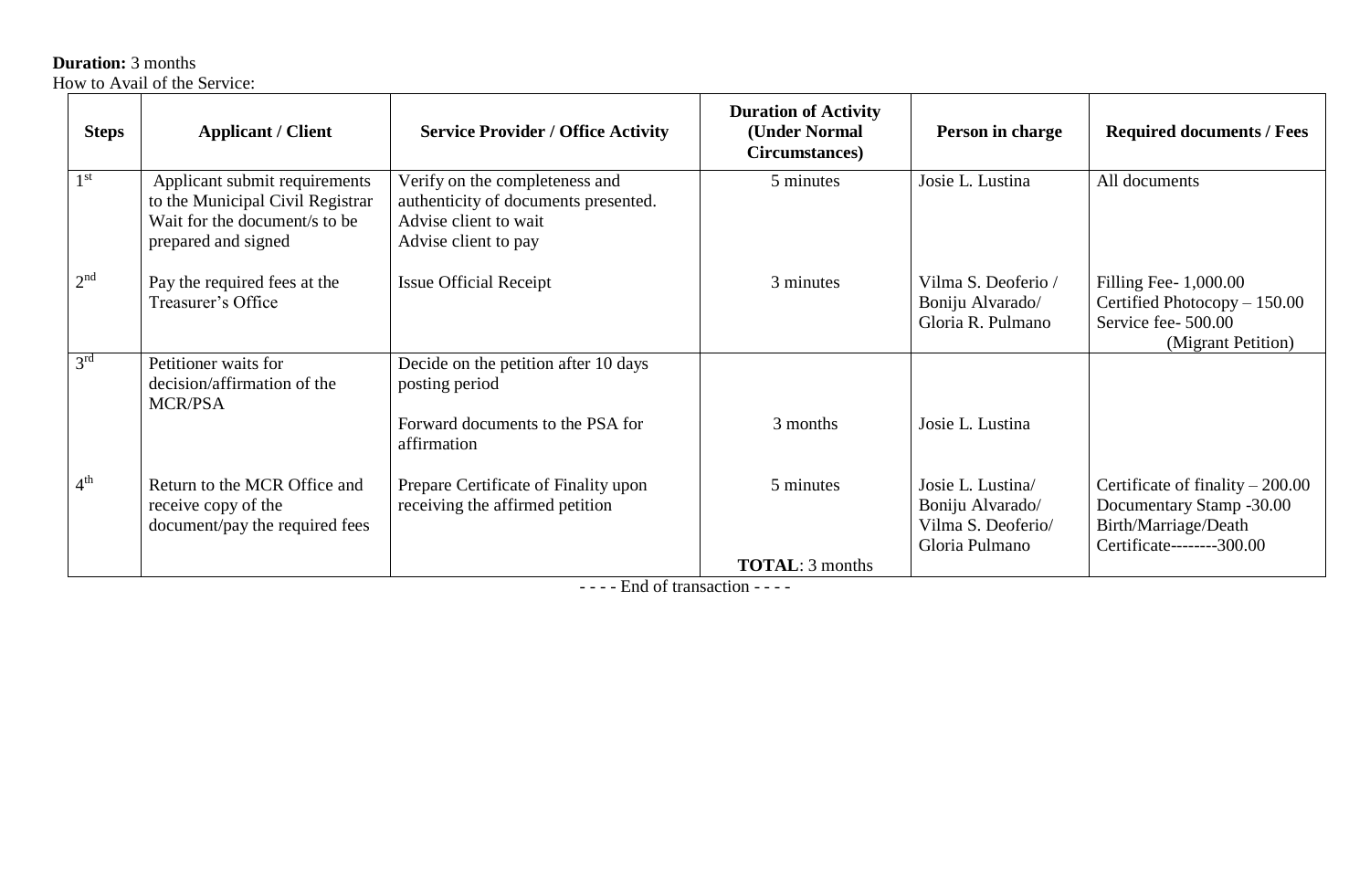## *SERVICE RENDERED: Late Registration of Live Birth*

#### **Schedule of Availability of Service:**

8:00 AM – 5:00 PM with no noon break Monday - Friday

#### **Who May Avail of the Service:**

Residents or individuals born in the municipality whose Certificate of Live Birth could not be issued because it could not be found in the Register of Birth nor with the records of the PSA/NSO.

#### **What are the Requirements:**

- 1. Negative Certification from the NSO/PSA
- 2. Joint Affidavit of two disinterested persons duly notarized
- 3. Any two (2) of the following:
	- Baptismal Certificate
	- Marriage Certificate
	- Voter's registration
	- Identification cards
	- School records

#### **Duration:** 10 days

| <b>Steps</b>    | <b>Applicant / Client</b>                          | <b>Service Provider / Office Activity</b>                                          | <b>Duration of Activity</b><br>(Under Normal<br>Circumstances) | Person in charge                                             | <b>Required documents / Fees</b>          |
|-----------------|----------------------------------------------------|------------------------------------------------------------------------------------|----------------------------------------------------------------|--------------------------------------------------------------|-------------------------------------------|
| 1 <sup>st</sup> | Present the required documents                     | Check documents presented                                                          | 5 minutes                                                      | Jennylyn B. Micu                                             | All documents                             |
| 2 <sup>nd</sup> | Wait while the document is<br>being prepared.      | Type the information provided in the<br>prescribed form.                           | 10 minutes                                                     | Jennylyn B. Micu                                             |                                           |
| 3 <sup>rd</sup> | Review the finished document,<br>sign afterwards   | Inform applicant regarding the 10<br>days posting period for late<br>registration. | 10 days                                                        | Josie l. Lustina//<br>Jennylyn B. Micu                       |                                           |
| 4 <sup>th</sup> | Pay the required fees at the<br>Treasurer's Office | <b>Issue Official Receipt</b>                                                      | 3 minutes                                                      | Vilma S. Deoferio /<br>Boniju Alvarado/<br>Gloria R. Pulmano | Penalty for Late Registration<br>P 300.00 |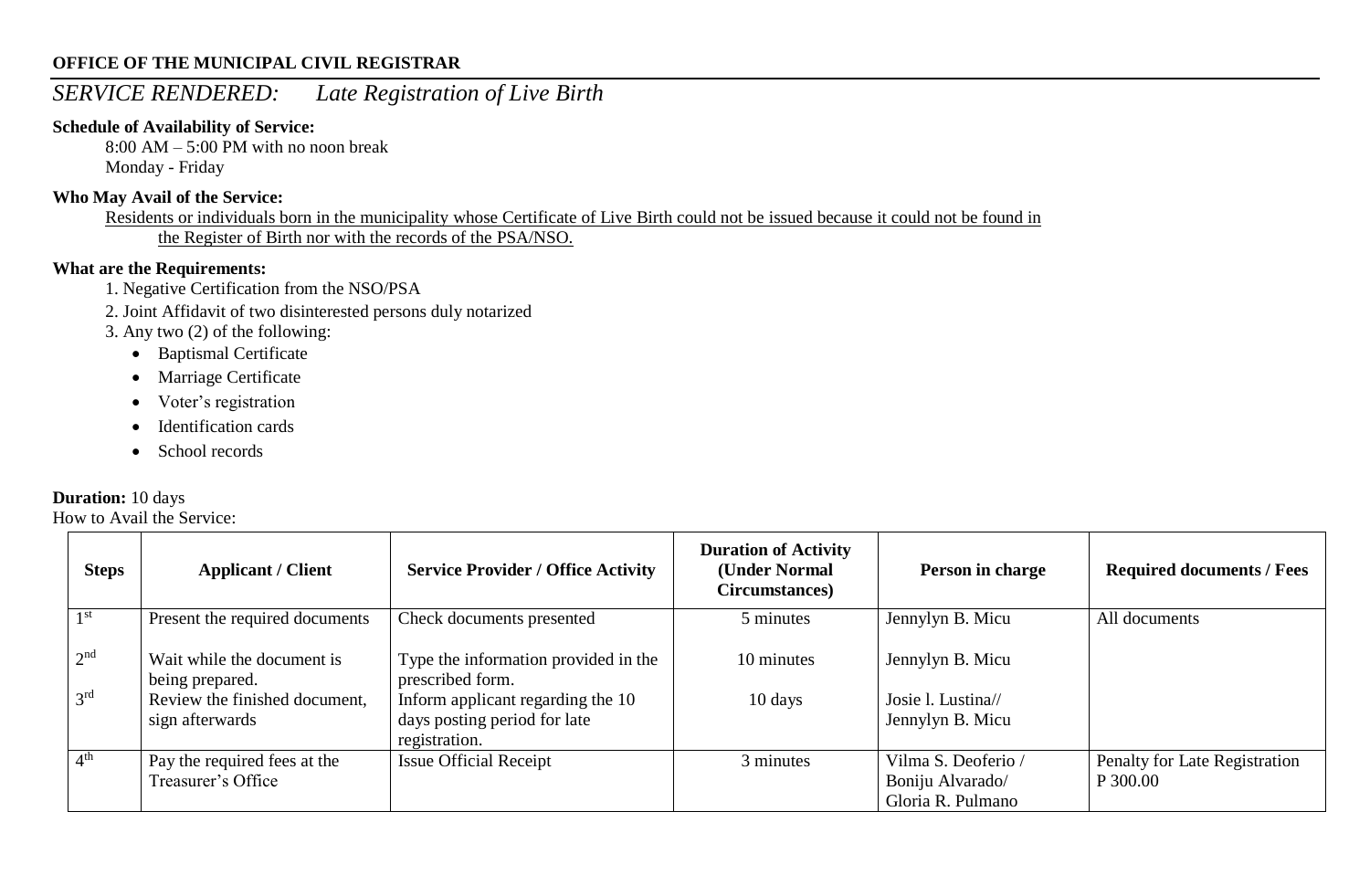| Advice clients to return after the Release after 10 days | minutes               | Josie L. Lustina     |  |
|----------------------------------------------------------|-----------------------|----------------------|--|
| ten $(10)$ days posting period to                        |                       | Rachel M. Sarmiento/ |  |
| $\perp$ receive the copy of the birth                    |                       | Marjorie Mortera     |  |
| certificate                                              |                       | Jennylyn B. Micu     |  |
|                                                          | <b>TOTAL:</b> 10 days |                      |  |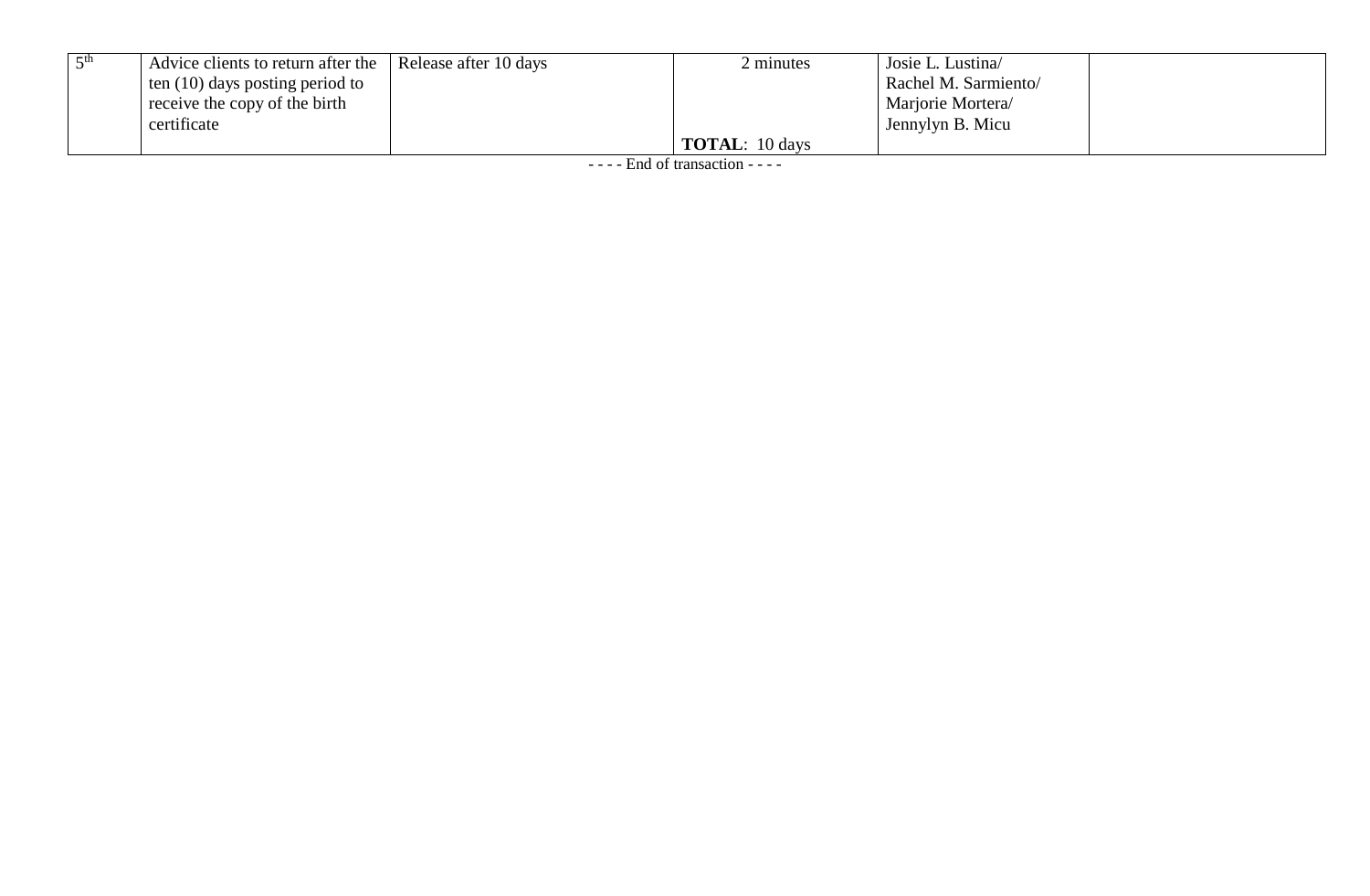## *SERVICE RENDERED: Late Registration of Marriage*

#### **Schedule of Availability of Service:**

 $8:00$  AM – 5:00 PM with no noon break Monday - Friday

#### **Who May Avail of the Service:**

Residents or individuals married in the municipality whose Certificate of Live Birth could not be issued because it could not be found in the Register of Marriage nor with the records of the NSO/PSA.

#### **What are the Requirements:**

- 1. Negative Certification from the NSO/PSA
- 2. Affidavit of delayed registration of reconstructed marriage contract
	- Affiant both husband and wife
	- Stating all the facts in the marriage contract
- 3. Affidavit of delayed registration of the wedding (Affiant both husband and wife)
- 4. Affidavit of two disinterested wedding witnesses
- 5. Certificate of Live Birth/s of child/children
- 6. Death Certificate of spouse
- 7. CENOMAR both husband and wife

#### **Duration:** 10 days

| <b>Steps</b>    | <b>Applicant / Client</b>                                           | <b>Service Provider / Office Activity</b>                                         | <b>Duration of Activity</b><br>(Under Normal<br>Circumstances) | Person in charge                                             | <b>Required documents / Fees</b>            |
|-----------------|---------------------------------------------------------------------|-----------------------------------------------------------------------------------|----------------------------------------------------------------|--------------------------------------------------------------|---------------------------------------------|
| 1 <sup>st</sup> | Present the required documents                                      | Check documents presented                                                         | 5 minutes                                                      | Marjorie Mortera                                             | All documents                               |
| 2 <sup>nd</sup> | Inform the clients to wait while<br>the document is being prepared. | Type the information provided in the<br>prescribed form                           | 10 minutes                                                     | Marjorie Mortera/                                            |                                             |
| 3 <sup>rd</sup> | Review and sign the prepared<br>document.                           | Inform applicant regarding the 10<br>days posting period for late<br>registration | 10 days                                                        | Josie L. Lustina                                             |                                             |
| 4 <sup>th</sup> | Pay the required fees at the<br>Treasurer's Office                  | <b>Issue Official Receipt</b>                                                     | 3 minutes                                                      | Vilma S. Deoferio /<br>Boniju Alvarado/<br>Gloria R. Pulmano | Penalty for Late Registration<br>Php 300.00 |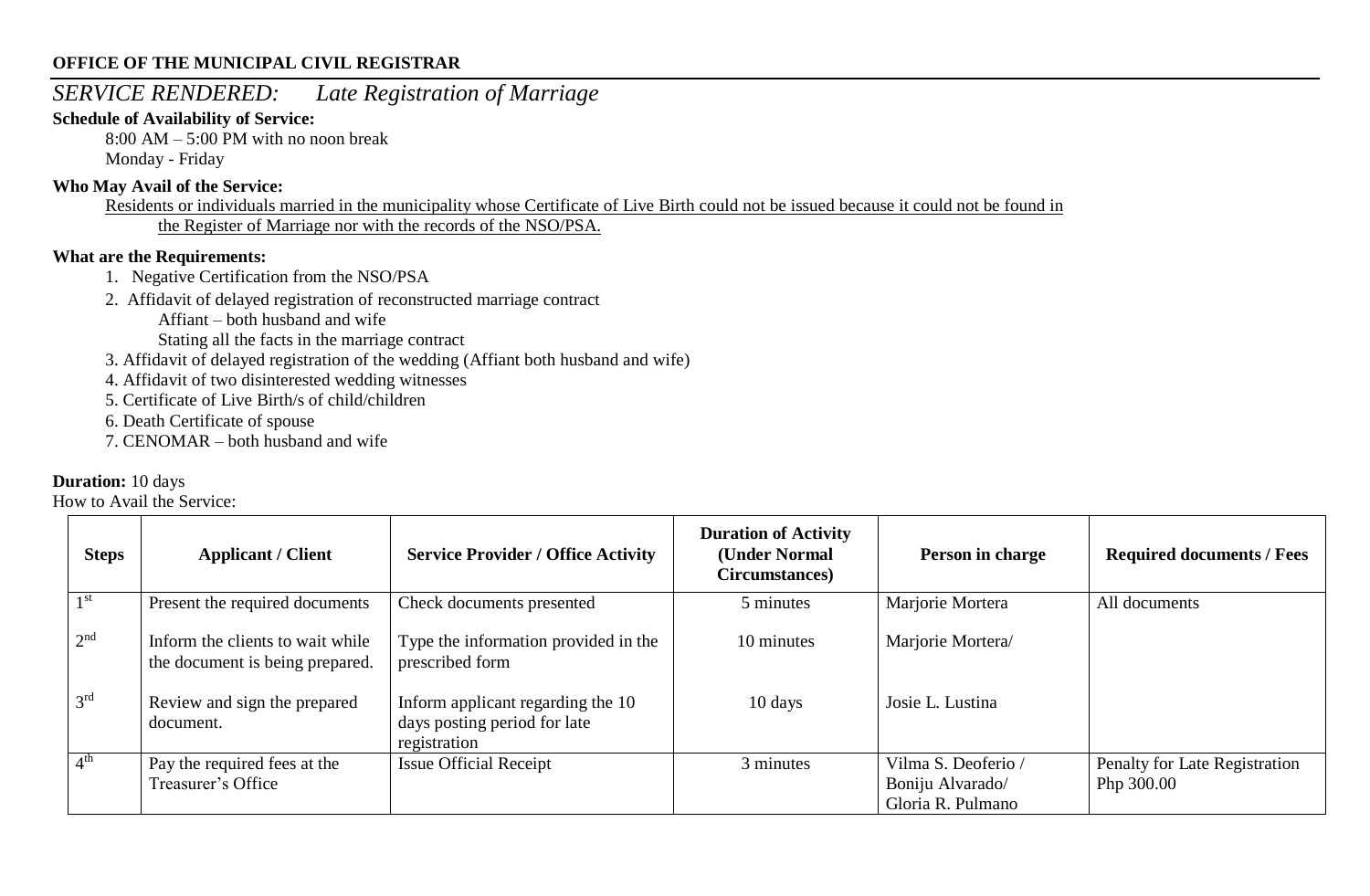| k ⊄th | Advice clients to return after the   Release the copy after 10 days | minutes               | Josie L. Lustina |  |
|-------|---------------------------------------------------------------------|-----------------------|------------------|--|
|       | ten $(10)$ days posting period to                                   |                       | Marjorie Mortera |  |
|       | receive the copy of the marriage                                    |                       |                  |  |
|       | certificate                                                         |                       |                  |  |
|       |                                                                     | <b>TOTAL:</b> 10 days |                  |  |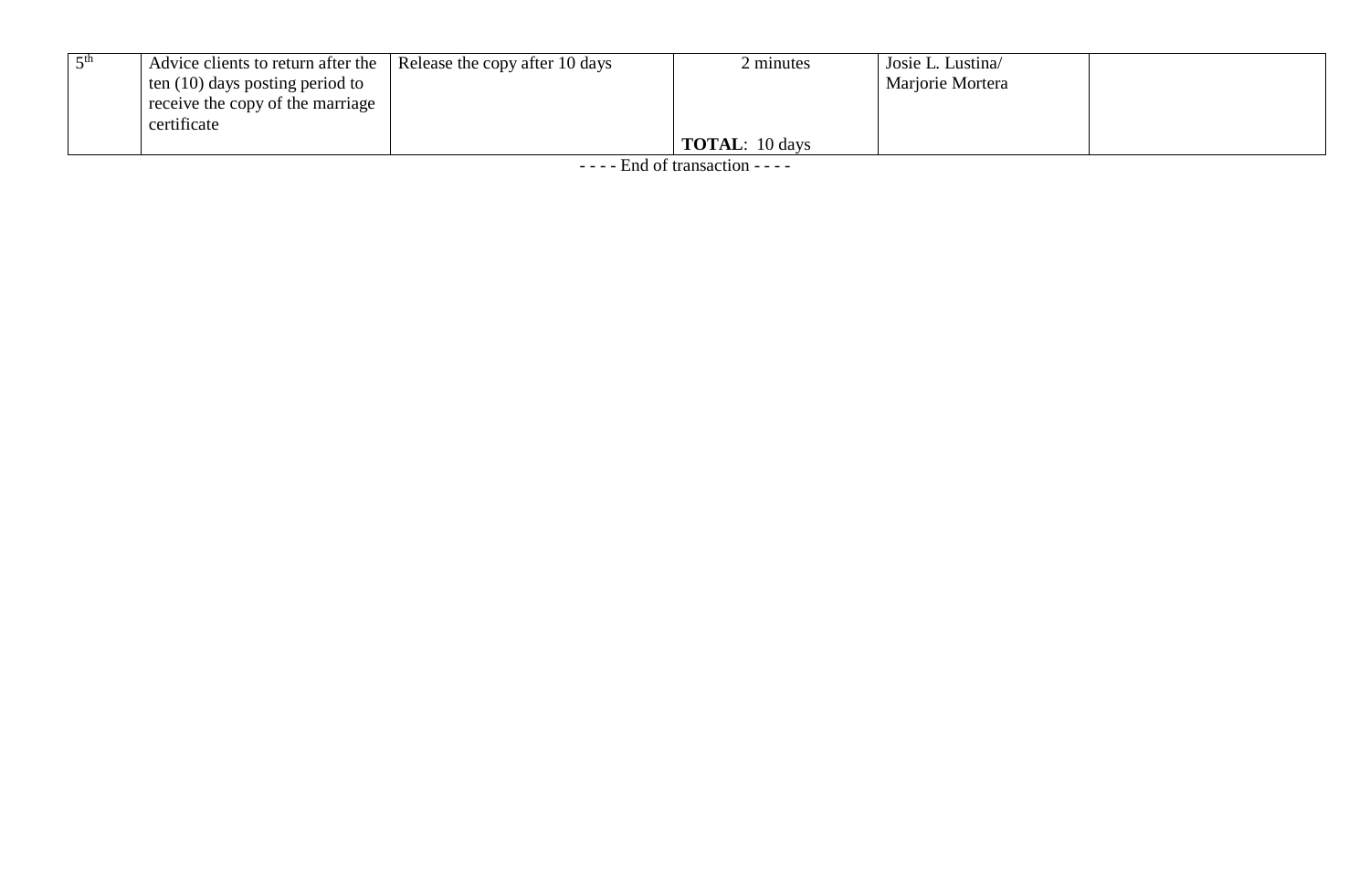## *SERVICE RENDERED: Issuance of Marriage License*

#### **Schedule of Availability of Service:**

8:00 AM – 5:00 PM with no noon break Monday - Friday

#### **Who May Avail of the Service:**

Couples (one or both couples are residents of Villasis) of legal ages

#### **What are the Requirements:**

- 1. Birth Certificate
- 2. Parental/Guardian Consent for
	- Applicants 18-20 years old
- 3. Parental/Guardian Advise for
	- Applicants 21-24 years old
- 4. For foreigners- Certified of legal Capacity to Contract Marriage
- 5. For applicants who are previously married
	- a. Death Certificate of deceased spouse
	- b. Decree of Divorce
	- c. Decree of Annulment
- 6. Certificate of No Marriage (CENOMAR) from the PSA
- 7. Official Receipt
- 8. Certificate of Attendance to the Pre- Marriage Counseling and Family Planning Seminar

#### **Duration:** 10 days

| <b>Steps</b> | <b>Applicant / Client</b>         | <b>Service Provider / Office Activity</b> | <b>Duration of Activity</b><br>(Under Normal<br>Circumstances) | Person in charge     | <b>Required documents / Fees</b> |
|--------------|-----------------------------------|-------------------------------------------|----------------------------------------------------------------|----------------------|----------------------------------|
| - 1 st       | Clients presents required         | Verify authenticity and completeness of   | 5 minutes                                                      | Marjorie R Mortera/  |                                  |
|              | documents and fill in application | documents presented                       |                                                                | Rachel M. Sarmiento/ |                                  |
|              | form                              |                                           |                                                                | Jennylyn B. Micu/    |                                  |
|              |                                   |                                           |                                                                | Oliver Jan P. Oriel  |                                  |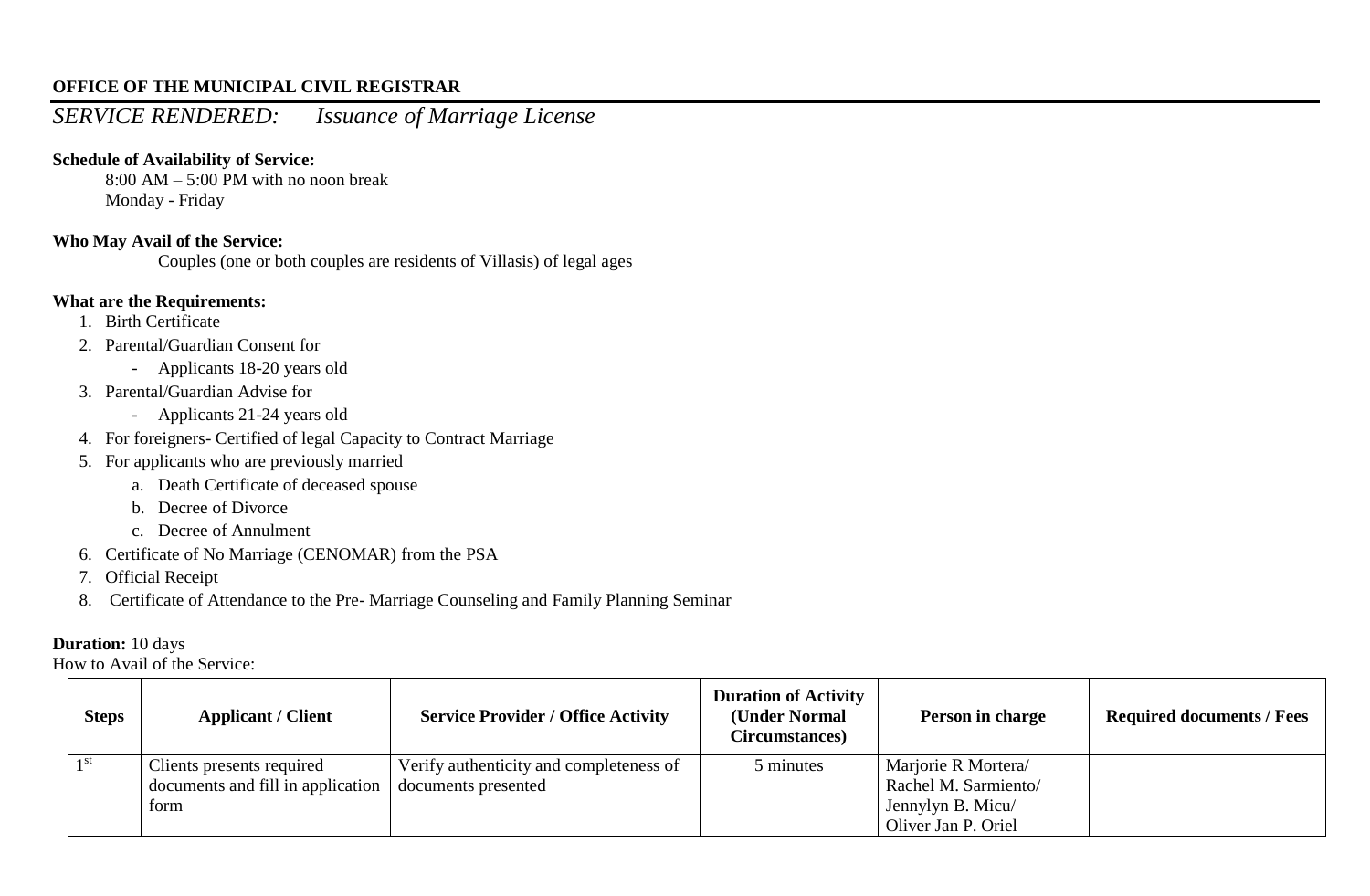| 2 <sup>nd</sup> | Pay fees at the Treasurer's<br>Office                                                                                 | Issue Official receipt                                                                        | 2 minutes             | Vilma S. Deoferio /<br>Boniju R. Alvarado/<br>Gloria R. Pulmano | Marriage application fee-<br>100.00<br>Pre-Marriage Counseling fee-<br>120.00<br>License fee- 2.00      |
|-----------------|-----------------------------------------------------------------------------------------------------------------------|-----------------------------------------------------------------------------------------------|-----------------------|-----------------------------------------------------------------|---------------------------------------------------------------------------------------------------------|
|                 |                                                                                                                       | Inform applicants on the other<br>requirements necessary before the release<br>of the license | 5 minutes             | Josie L. Lustina                                                | <b>Additional Requirement:</b><br>1. Attend Pre-Marriage<br>Counseling<br>2. Family Planning<br>Seminar |
| 3 <sup>rd</sup> | Advice clients to return after the<br>ten (10) consecutive days<br>posting for the release of the<br>Marriage License | Issue marriage license                                                                        | 10 days               | Josie L. Lustina                                                |                                                                                                         |
|                 |                                                                                                                       |                                                                                               | <b>TOTAL:</b> 10 days |                                                                 |                                                                                                         |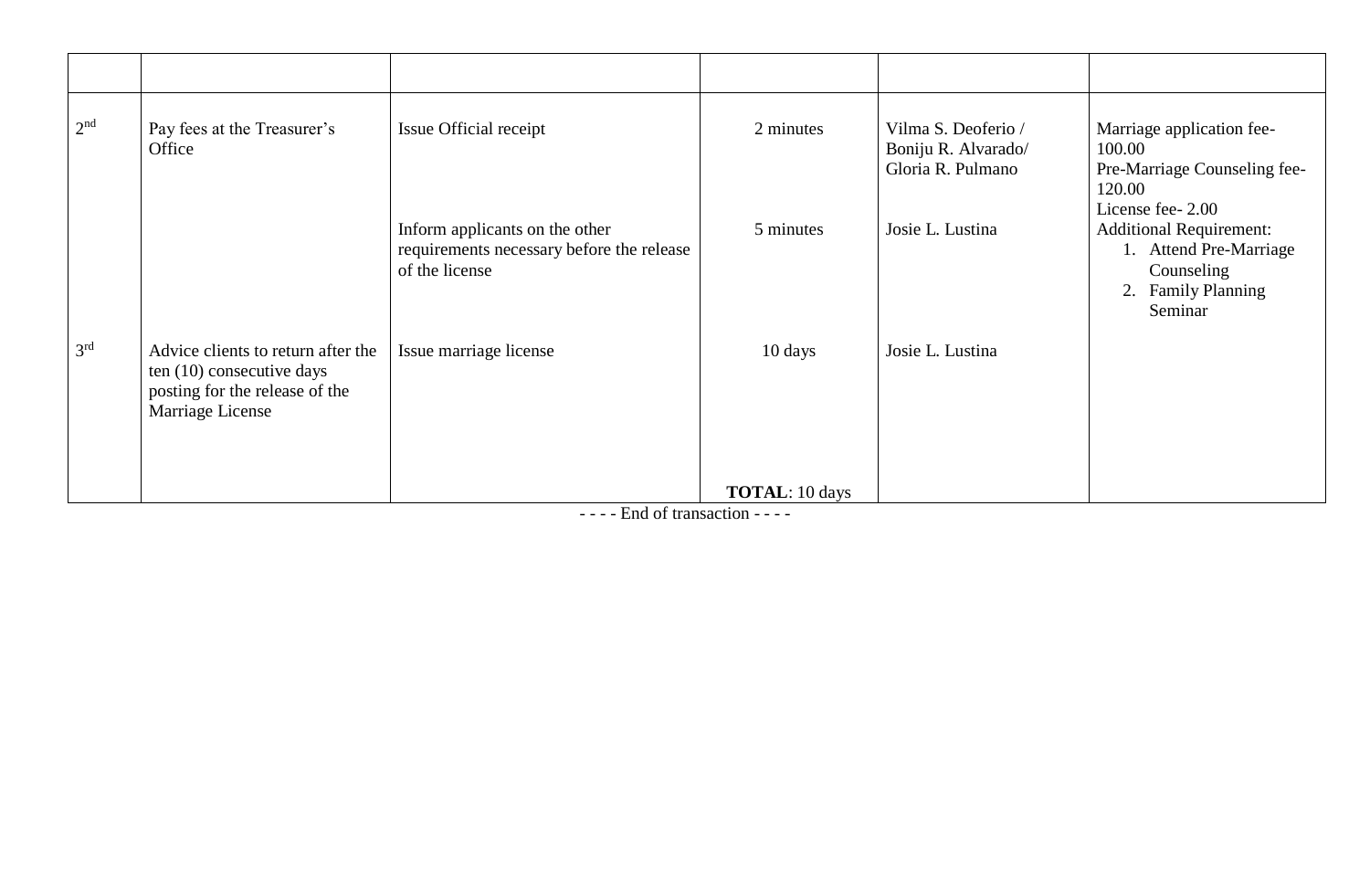# *SERVICE RENDERED: Registration of Foundling*

## **Schedule of Availability of Service:**

8:00 AM – 5:00 PM with no noon break Monday - Friday

## **Who May Avail of the Service:**

The general public

## **What are the Requirements:**

Certification of the Brgy. Captain or Police authority regarding the report made by the finder

## **Duration:** 60 minutes

| <b>Steps</b>    | <b>Applicant / Client</b>                                                                                                           | <b>Service Provider / Office Activity</b>                                                                          | <b>Duration of</b><br><b>Activity</b><br>(Under Normal<br>Circumstances) | Person in charge                      | <b>Required documents / Fees</b>                                                                     |
|-----------------|-------------------------------------------------------------------------------------------------------------------------------------|--------------------------------------------------------------------------------------------------------------------|--------------------------------------------------------------------------|---------------------------------------|------------------------------------------------------------------------------------------------------|
| 1 <sup>st</sup> | Finder shall report immediately after<br>finding a foundling to the Brgy.<br>Captain / to the Police headquarters /<br><b>MSWDO</b> | Interview the finder regarding the<br>child found                                                                  | 30 minutes                                                               | Brgy. Captain / PNP /<br><b>MSWDO</b> |                                                                                                      |
| 2 <sup>nd</sup> | Register the foundling to the office of<br>the Mun. Civil Registrar                                                                 | Receives and review the documents<br>submitted                                                                     | 10 minutes                                                               | Josie L. Lustina                      | Certification of the Brgy. Captain<br>or Police authority regarding the<br>report made by the finder |
| 3 <sup>rd</sup> | Wait for the document to be prepared<br>in the prescribed form                                                                      | Advise the client to wait and prepare<br>the certificate of foundling                                              | 10 minutes                                                               | Marjorie Mortera                      |                                                                                                      |
| 4 <sup>th</sup> | Client reviews the prepared<br>documents.                                                                                           | Tell the client to review the document<br>and assist in affixing his/her signature                                 | 5 minutes                                                                | Josie L. Lustina/<br>Marjorie Mortera |                                                                                                      |
| 5 <sup>th</sup> | Clients waits for his/her file copy<br>after signature of the employee<br>concerned                                                 | Receive back the document and the<br>Mun. Civil Registrar signs afterwards,<br>then release the copy of the client | 5 minutes                                                                | Josie L. Lustina                      |                                                                                                      |
|                 |                                                                                                                                     |                                                                                                                    | <b>TOTAL:</b> 60 minutes                                                 |                                       |                                                                                                      |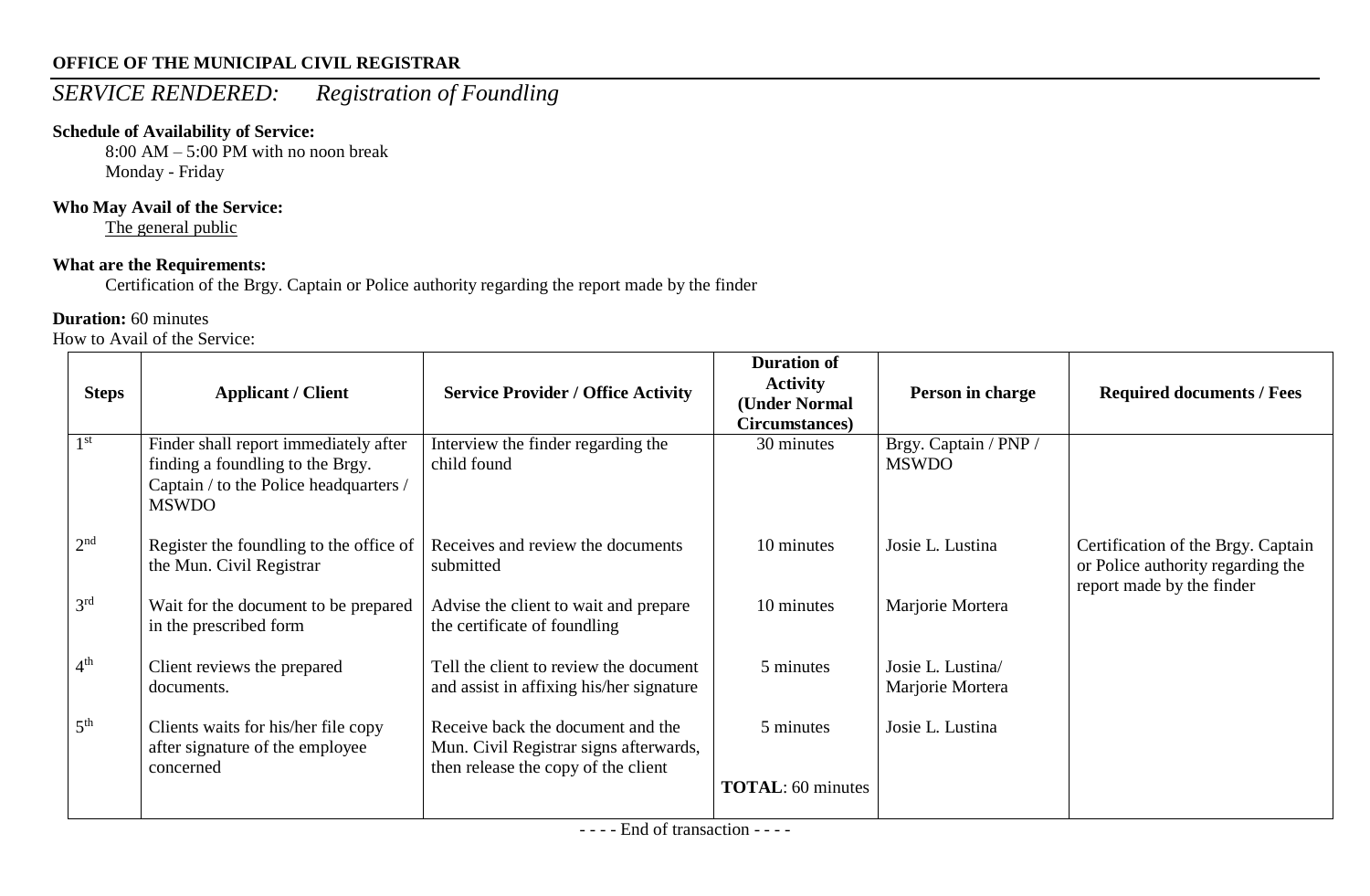## *SERVICE RENDERED: Late Registration of Death*

### **Schedule of Availability of Service:**

8:00 AM – 5:00 PM with no noon break

Monday - Friday

#### **Who May Avail of the Service:**

Relative of a person who have been died in the municipality whose Certificate of death could not be issued because it could not be found in the Register of Death nor with the records of the NSO/PSA

## **What are the Requirements:**

- 1. Negative result from the NSO/PSA
- 2. Joint affidavit of two disinterested persons duly notarized
- 3. Death certificate issued by the church
- 4. Other documents pertaining to the death of the person

## **Duration:** 10 days

How to Avail of the Service:

| <b>Steps</b>    | <b>Applicant / Client</b>                                                                                               | <b>Service Provider / Office Activity</b>                                          | <b>Duration of Activity</b><br>(Under Normal<br>Circumstances) | Person in charge                                                                                             | Required documents /<br><b>Fees</b>            |
|-----------------|-------------------------------------------------------------------------------------------------------------------------|------------------------------------------------------------------------------------|----------------------------------------------------------------|--------------------------------------------------------------------------------------------------------------|------------------------------------------------|
| 1 <sup>st</sup> | Present the required documents                                                                                          | Check documents presented                                                          | 5 minutes                                                      | Rachel M. Sarmiento/<br>Marjorie R. Mortera/<br>Jennylyn B. Micu<br>Oliver Jan P. Oriel                      | All Documents                                  |
| 2 <sup>nd</sup> | Review the prepared document,<br>sign afterwards.                                                                       | Inform the applicant regarding the 10<br>days posting period for late registration | 10 days                                                        | Josie I. Lustina<br>Rachel M. Sarmiento/<br>Marjorie R. Mortera/<br>Jennylyn B. Micu                         |                                                |
| 3 <sup>rd</sup> | Pay the required fees                                                                                                   | <b>Issue Official Receipt</b>                                                      | 2 minutes                                                      | Vilma S. Deoferio/<br>Boniju R. Alvarado/<br>Gloria R. Pulmano                                               | Penalty for Late<br>Registration<br>Php 300.00 |
| 4 <sup>th</sup> | Advice clients to return after the<br>ten $(10)$ days posting period to<br>receive the copy of the death<br>certificate | Release the copy after 10 days                                                     | 2 minutes                                                      | Josie L. Lustina/<br>Rachel M. Sarmiento/<br>Marjorie R. Mortera/<br>Jennylyn B. Micu<br>Oliver Jan P. Oriel |                                                |
|                 |                                                                                                                         |                                                                                    | <b>TOTAL</b> : 10 days                                         |                                                                                                              |                                                |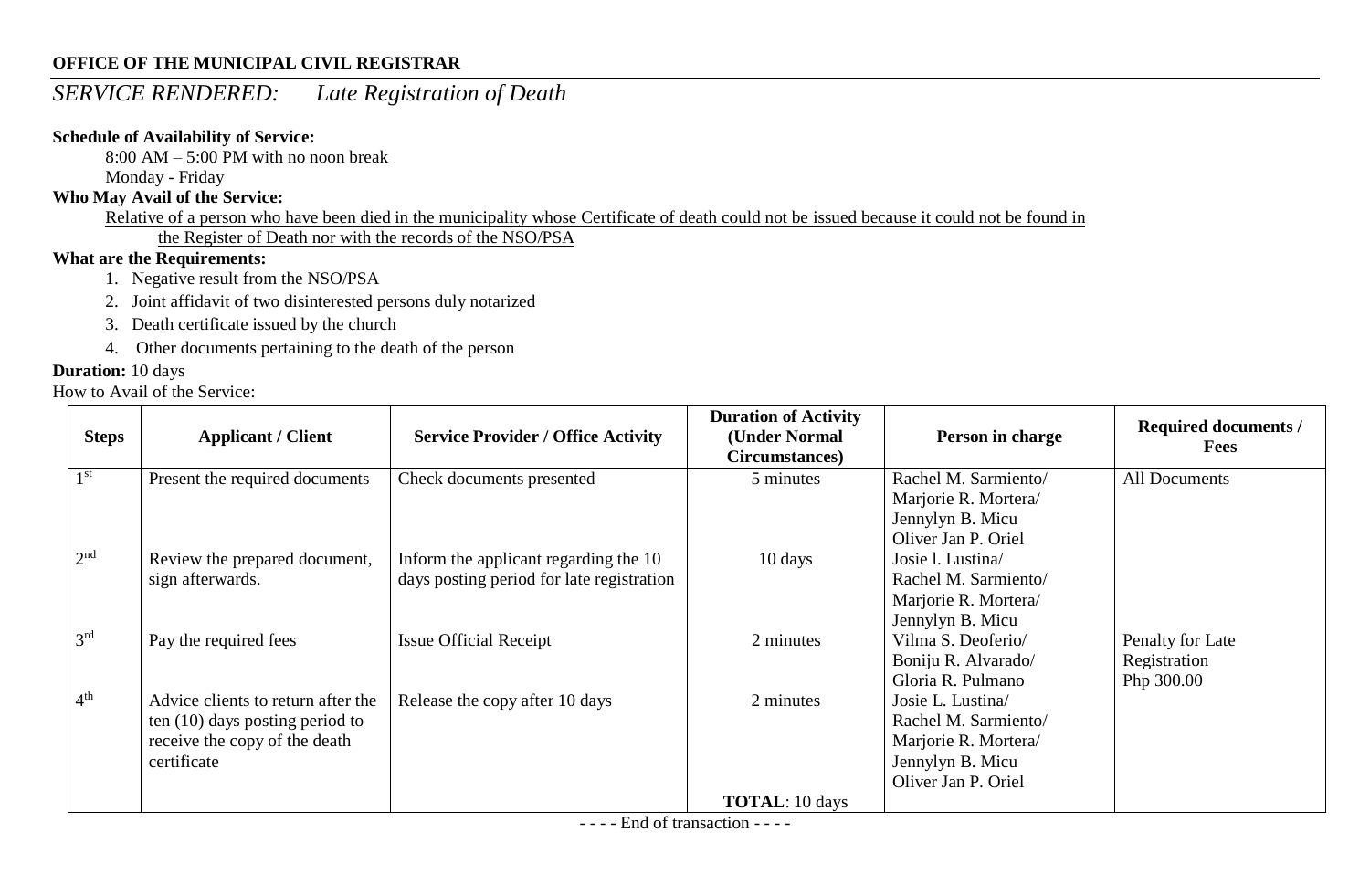## *SERVICE RENDERED: Registration of Court Decree/Order*

#### **Schedule of Availability of Service:**

8:00 AM – 5:00 PM with no noon break Monday - Friday

#### **Who May Avail of the Service:**

Those who filed their petitions at the Regional Trial Court here in the Municipality and those from other Cities/Municipalities provided that their birth/marriage/death were registered on the office.

#### **What are the Requirements:**

- 1. Court Decree/Order
- 2. Certificate of Finality
- 3. Entry of Judgment
- 4. Decree of Adoption (for adoption)
- 5. Official Receipt

#### **Duration:** 20 minutes

| <b>Steps</b>    | <b>Applicant / Client</b>    | <b>Service Provider / Office</b><br><b>Activity</b> | <b>Duration of Activity</b><br>(Under Normal<br>Circumstances) | Person in charge    | <b>Required documents / Fees</b>  |
|-----------------|------------------------------|-----------------------------------------------------|----------------------------------------------------------------|---------------------|-----------------------------------|
| 1 <sup>st</sup> | Client presents the required | Check and register the documents                    | 15 minutes                                                     | Marjorie R. Mortera | 1. Court Decree/Order             |
|                 | documents to the office      | presented                                           |                                                                |                     | 2. Certificate of Finality        |
|                 |                              |                                                     |                                                                |                     | 3. Entry of Judgment              |
|                 |                              |                                                     |                                                                |                     | 4. Decree of Adoption             |
|                 |                              |                                                     |                                                                |                     | (for adoption)                    |
| 2 <sup>nd</sup> | Clients pays the required    | Issue official receipts                             | 2 minutes                                                      | Vilma S. Deoferio / | Registration-500                  |
|                 | fees at the Treasurer's      |                                                     |                                                                | Boniju Alavarado/   | Certification Fee-100             |
|                 | Office                       |                                                     |                                                                | Gloria R. Pulmano   | Annotated birth/death/marriage    |
|                 |                              |                                                     |                                                                |                     | certificate-150.00                |
|                 |                              |                                                     |                                                                |                     | Un-annotated birth/death/marriage |
|                 |                              |                                                     |                                                                |                     | certificate-150.00                |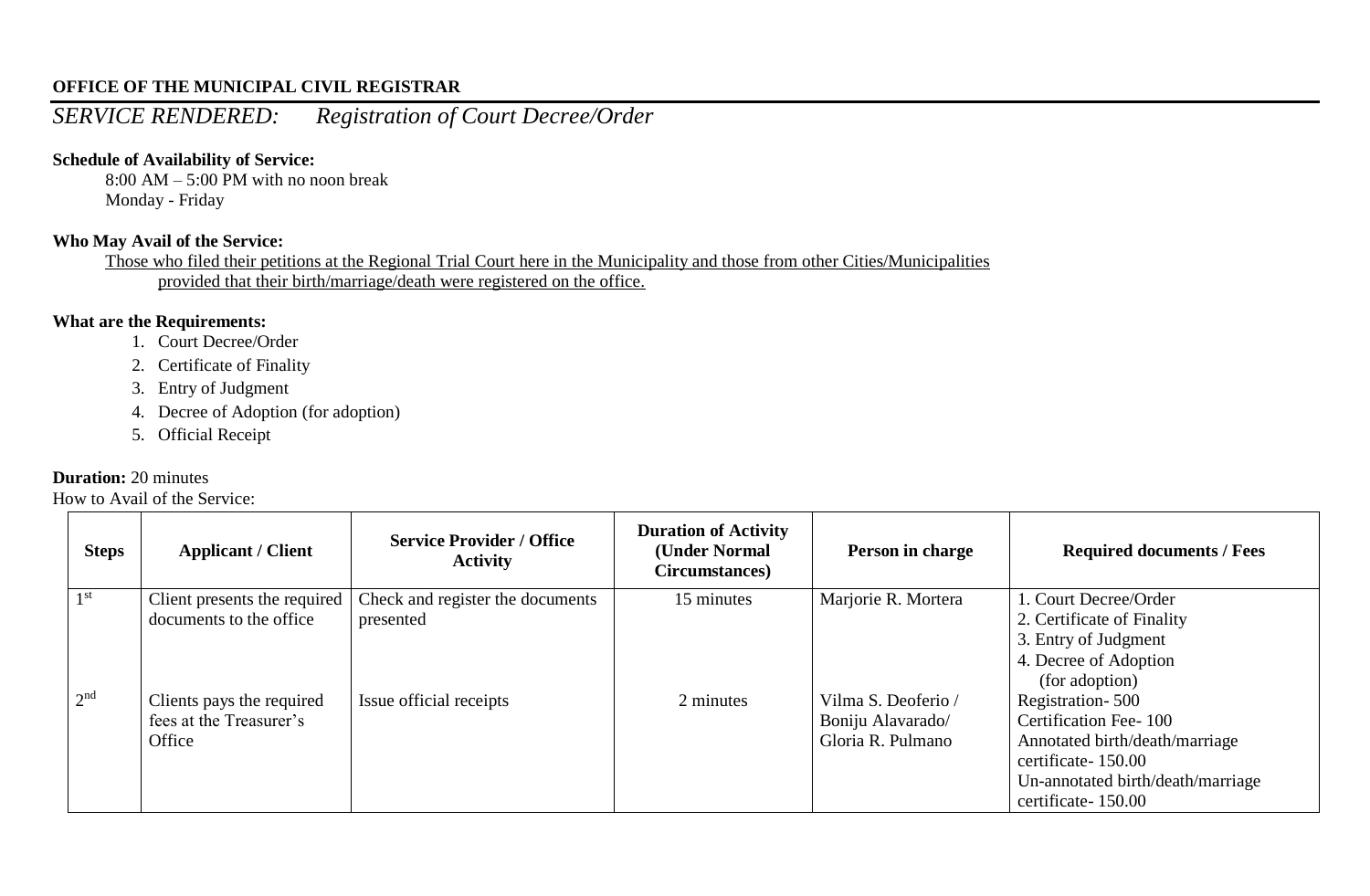|                 |                                                          |                                                             |                           |                                         | Amended Certificate of Live Birth<br>$(Adoption)$ 150.00 |
|-----------------|----------------------------------------------------------|-------------------------------------------------------------|---------------------------|-----------------------------------------|----------------------------------------------------------|
| 3 <sup>rd</sup> | Advise client to wait for<br>his/her copy to be released | Signs the documents and release<br>the copy for the client. | 3 minutes                 | Josie L. Lustina<br>Marjorie R. Mortera |                                                          |
|                 |                                                          |                                                             | <b>TOTAL</b> : 20 minutes |                                         |                                                          |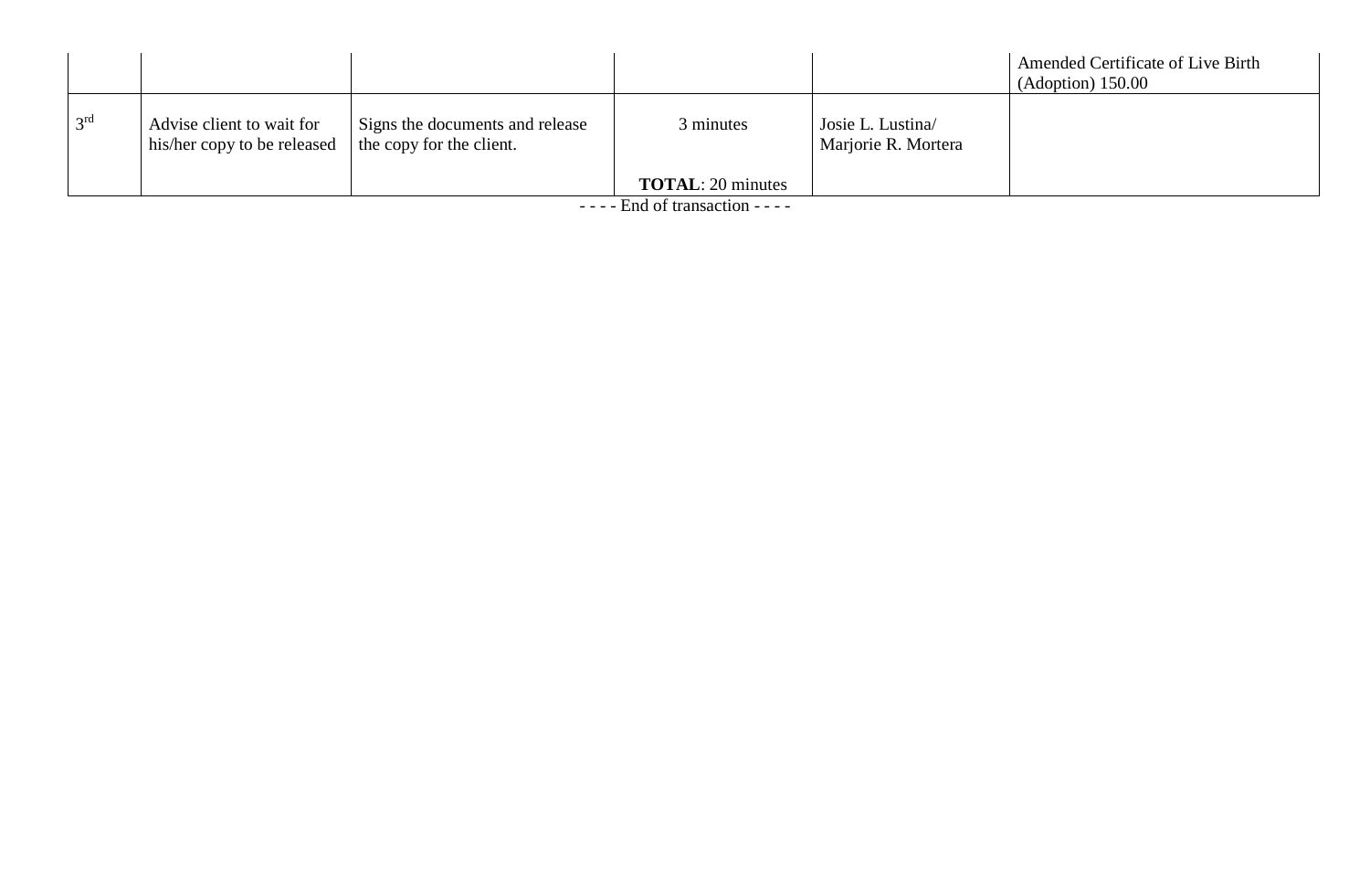## *SERVICE RENDERED: Issuance of Legitimation*

#### **Schedule of Availability of Service:**

8:00 AM – 5:00 PM with no noon break Monday - Friday

#### **Who May Avail of the Service:**

Illegitimate children born in the municipality

## **What are the Requirements:**

- 1. Advisory of marriages
- 2. Certificate of Live Birth (photocopy)
- 3. Marriage contract
- 4. Affidavit of Legitimation
- 5. Affidavit of acknowledgment/admission of paternity (if not acknowledged at the time of birth)

#### **Duration:** 25 minutes

| <b>Steps</b>    | <b>Applicant / Client</b>                               | <b>Service Provider / Office</b><br><b>Activity</b>                                          | <b>Duration of Activity</b><br>(Under Normal<br>Circumstances) | Person in charge                                             | <b>Required documents / Fees</b>                                                                                                                                                                                                       |
|-----------------|---------------------------------------------------------|----------------------------------------------------------------------------------------------|----------------------------------------------------------------|--------------------------------------------------------------|----------------------------------------------------------------------------------------------------------------------------------------------------------------------------------------------------------------------------------------|
| 1 <sup>st</sup> | Client submits the required<br>documents                | Receives and verify authenticity of<br>the requirements and prepare the<br>documents needed. | 20 minutes                                                     | Marjorie Mortera                                             | 1. Advisory of marriages<br>2. Certificate of Live Birth (photocopy)<br>3. Marriage contract<br>4. Affidavit of Legitimation<br>5. Affidavit of<br>acknowledgment/admission of paternity<br>(if not acknowledged at the time of birth) |
| 2 <sup>nd</sup> | Client pays the required<br>fees at the Treasury Office | <b>Issue Official Receipt</b>                                                                | 2 minutes                                                      | Vilma S. Deoferio /<br>Boniju Alvarado/<br>Gloria R. Pulmano | Legitimation fee-100<br>Birth Certificate fee-150.00<br>Certification fee-100<br>Certified photocopy/document-50                                                                                                                       |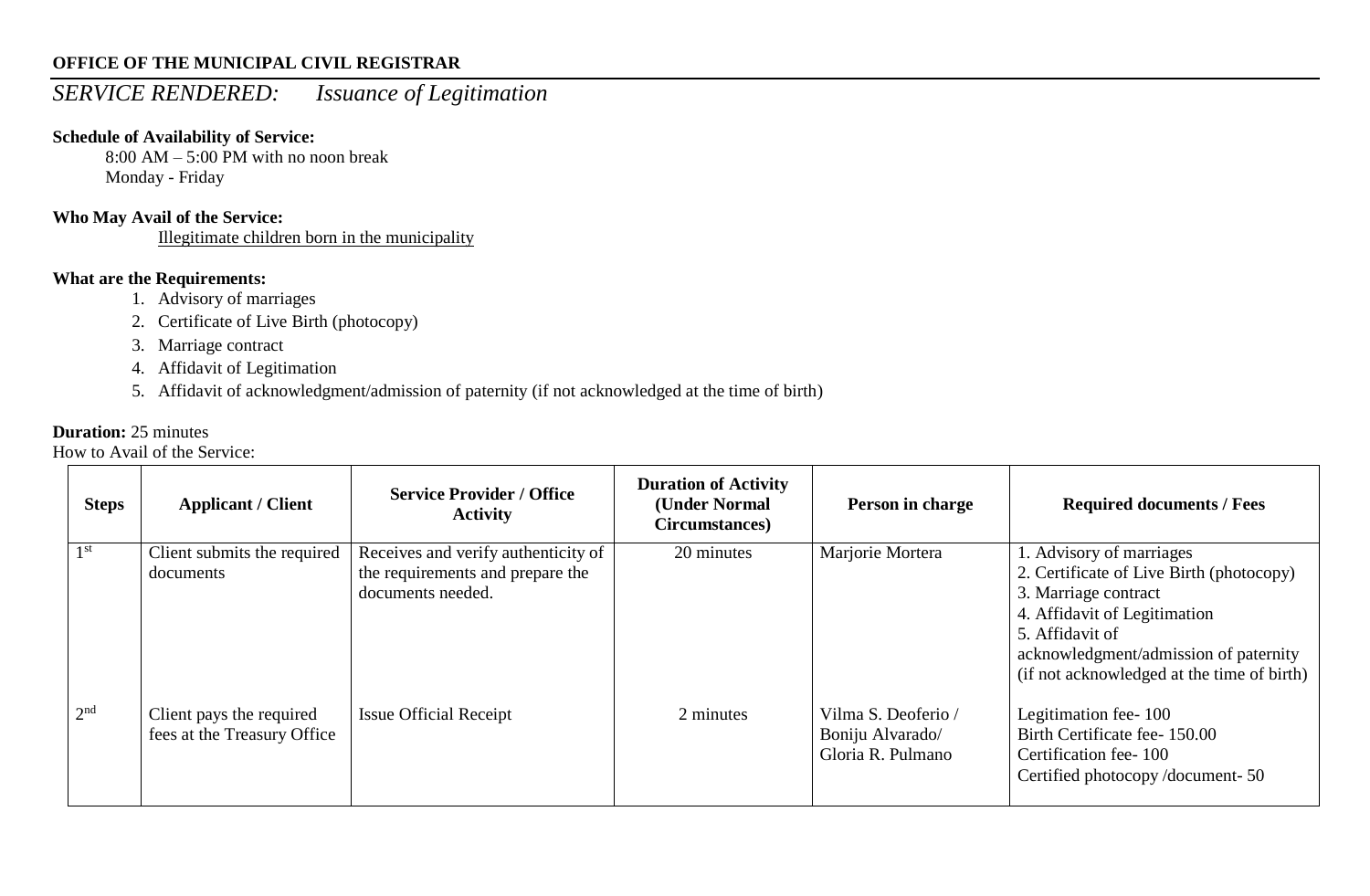| 2rd | Advise client to wait  | Signs the documents and release | minutes                   | Josie L. Lustina    |  |
|-----|------------------------|---------------------------------|---------------------------|---------------------|--|
|     | for his/her copy to be | the copy for the client.        |                           | Marjorie R. Mortera |  |
|     | released               |                                 | <b>TOTAL</b> : 25 minutes |                     |  |